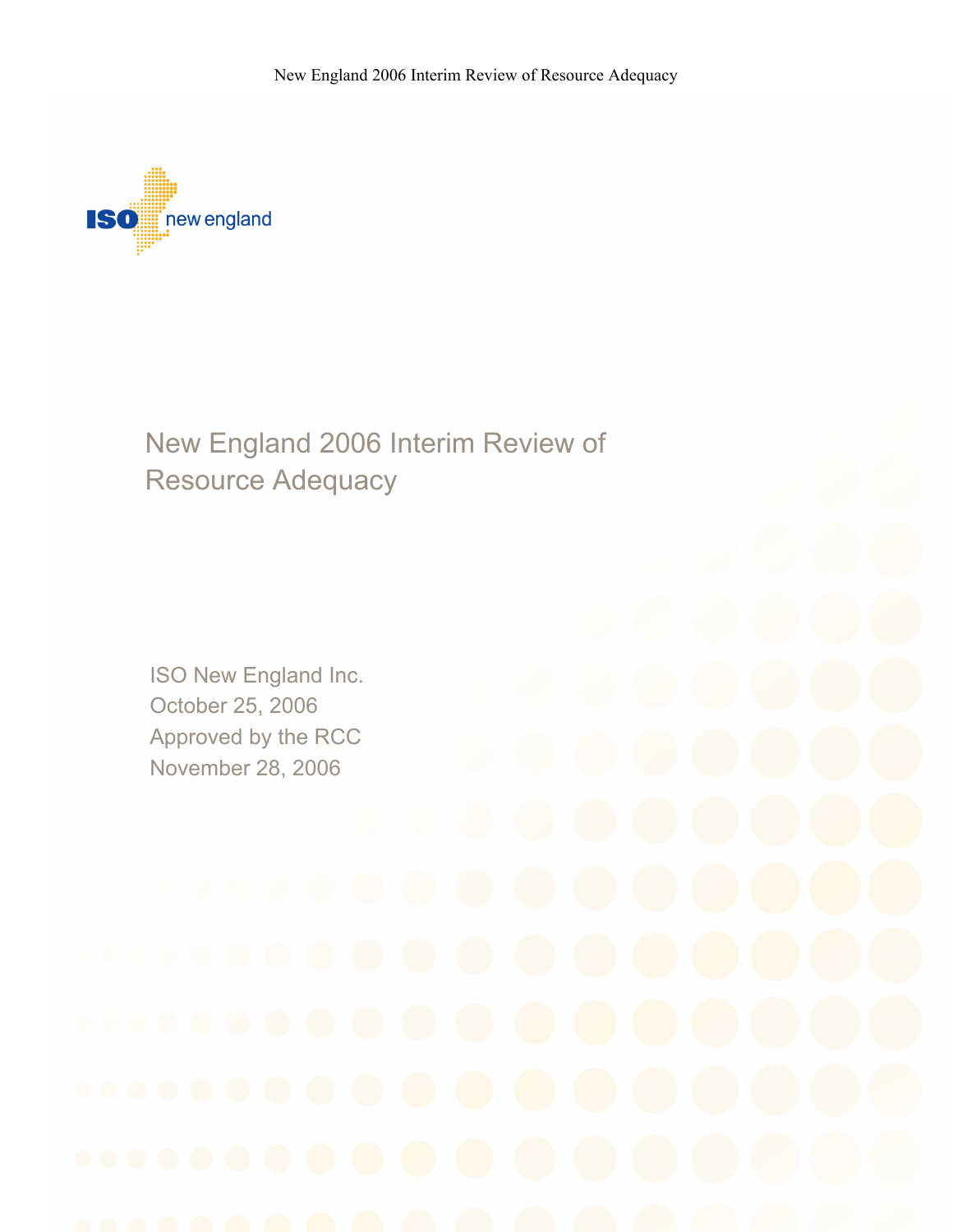## **1.0 EXECUTIVE SUMMARY**

This is ISO New England's 2006 Annual Interim Assessment of its 2005 Area Review of Resource Adequacy covering 2006 through 2010. This assessment is conducted to comply with the Reliability Assessment Program established by the Northeast Power Coordinating Council (NPCC). This assessment follows the resource adequacy review guidelines as outlined in the NPCC B-8 Document "Guidelines for Area Review of Resource Adequacy."

This interim review used the in-house ISO Reliability Model to conduct the resource adequacy assessment. Results of this interim assessment show that New England will comply with the NPCC resource adequacy reliability criterion for the years of 2007 and 2008. Approximately 300 MW and 1,000 MW of additional resources need to be added to the system by 2009 and 2010 in order to meet the criterion.

On June 16, 2006, FERC approved a Settlement Agreement<sup>1</sup> creating a newly designed Forward Capacity Market (FCM) in New England that will replace the current monthly Installed Capacity (ICAP) auctions. The FCM will establish competitive auctions for capacity resources to be held three years ahead of their anticipated need. The Forward Capacity Auction (FCA), which will be held annually, will be a descending clock auction. There are also annual reconfiguration auctions two years, one year, and just prior to the Commitment Period. All qualified capacity resources (existing, new, or imports) may offer or bid into the auction. Capacity clearing in an FCA will be entitled to receive capacity payment. The first auction is expected to be held in the first quarter of 2008 for a commitment period beginning June 1, 2010. During the transition period from December 1, 2006 to May 30, 2010, the current UCAP products will be retained, and all listed ICAP resources will receive a monthly capacity payment based on a fixed payment rate that is adjusted annually.

Under such a capacity market setup, it is expected that the capacity supply in New England will be adequate to maintain reliability. Under the FCM that starts in June 2010, 100 percent of the Installed Capacity Requirement (ICR) needed to meet the once in 10 years resource adequacy criterion will be procured by ISO New England. During the transition period, the imminent higher capacity payments in New England, available to any qualifying resource willing to sell capacity, has dramatically incentivized resources to sell capacity to New England. It is therefore anticipated that existing resources will continue to stay, and additional resources will be available and procured in the market, including imports and demand response resources. In the case of not having adequate capacity supply through the market, ISO New England has the ability to procure needed resources through Request for Proposals (RFP) to ensure reliability in the region.

1

**<sup>1</sup> http://www.iso-ne.com/regulatory/ferc/filings/2006/mar/er03-563-000\_030\_055\_3-7- 06\_corrected.pdf**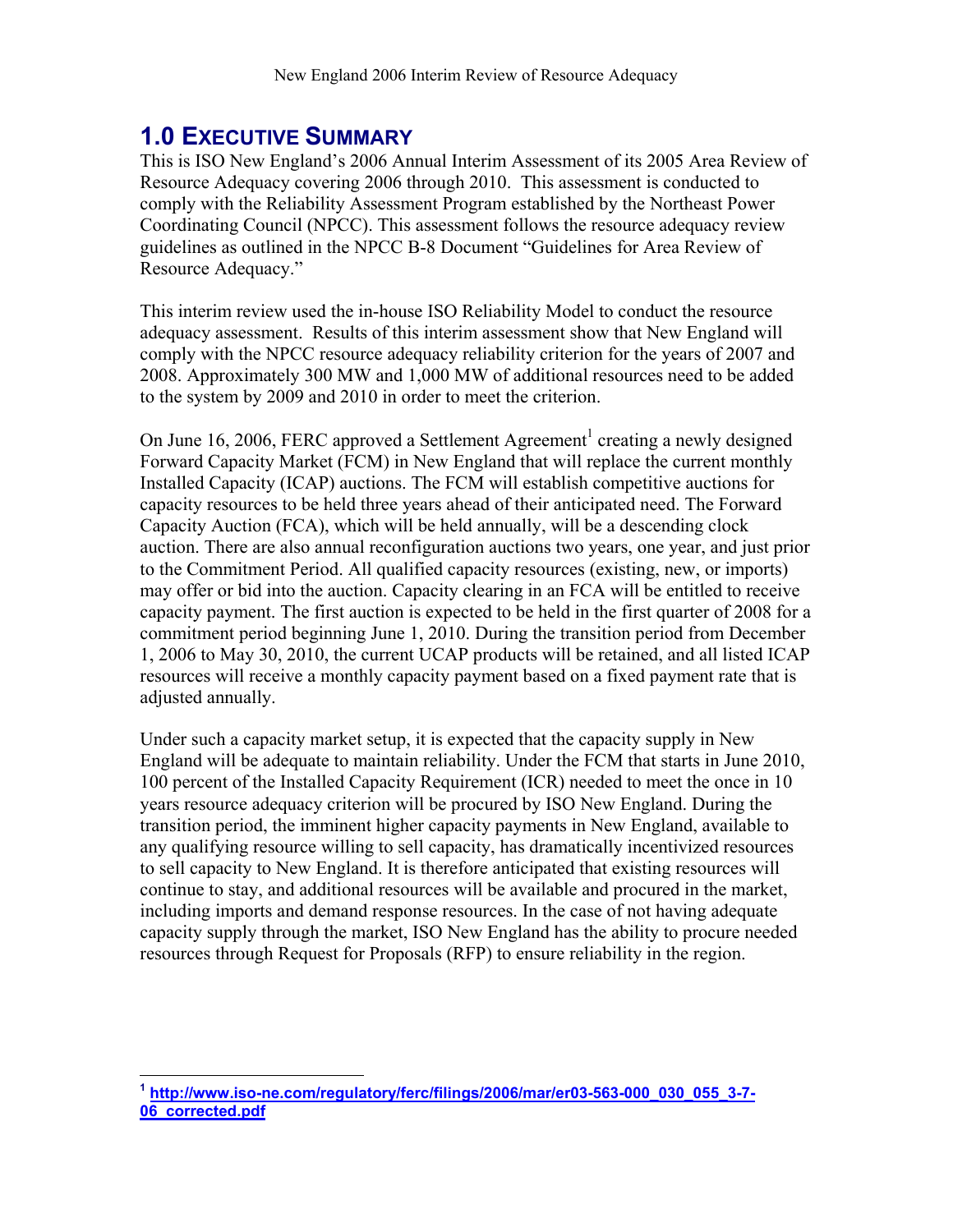## **2.0 INTRODUCTION**

This is the first update of the New England's 2005 Triennial Review of Resource Adequacy, which was approved in November 2005. Since the approval of the 2005 Triennial Review, ISO New England has conducted a comprehensive resource adequacy assessment as part of the 2006 Regional System Plan (RSP06). The major assumptions of this interim review are consistent with those used for the RSP06 assessment.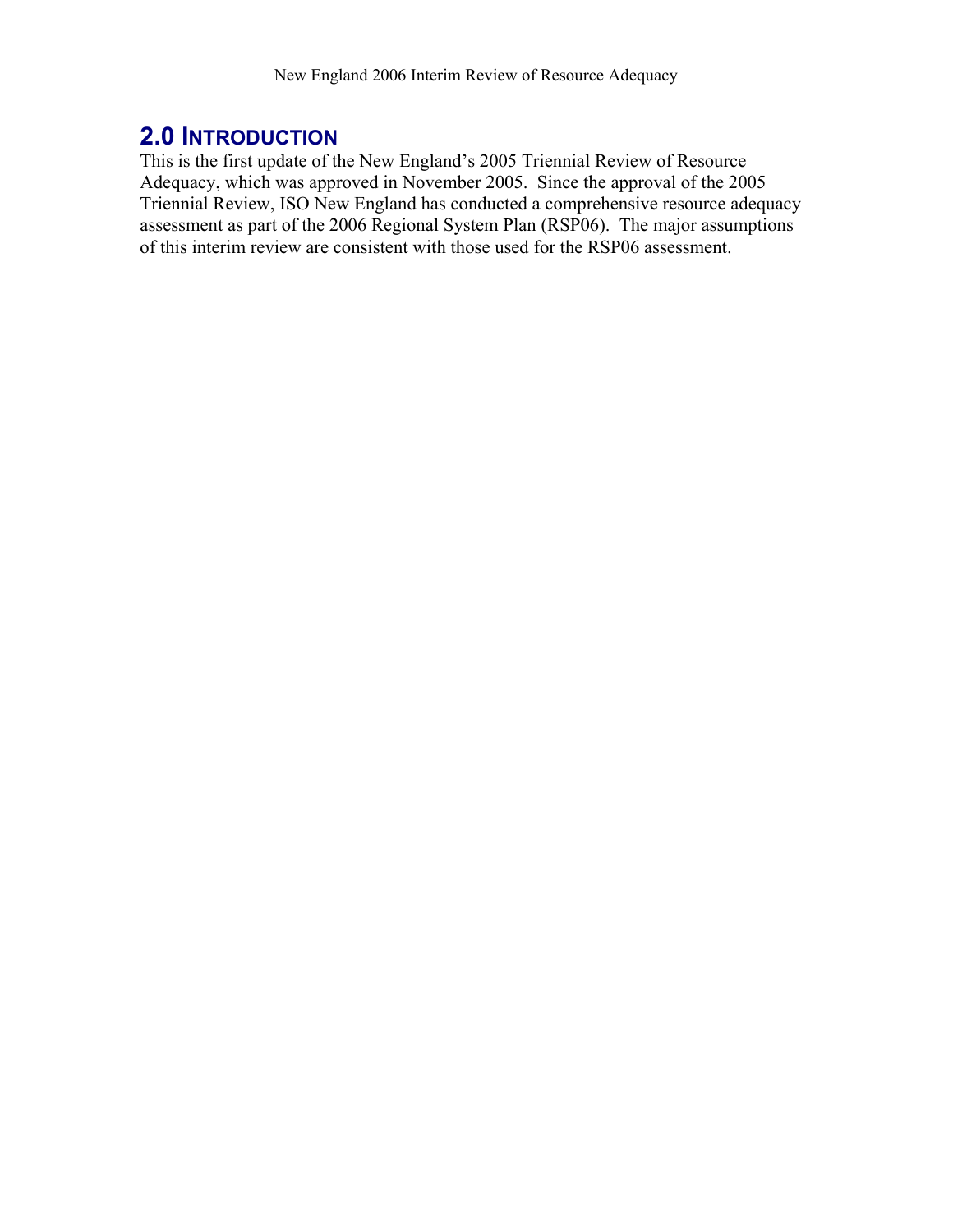# **3.0 ASSUMPTION CHANGES**

### 3.1. RESOURCE

The 2005 Triennial Review assumed a total installed capacity of 31,393 MW. This value assumed around 8 MW of additional capacity, 219 MW of deactivations and no retirements. In this interim review, New Boston unit  $1$  ( $\sim$ 350 MW), whose Reliability Must Run (RMR) agreement will be terminated as of November 2006, is assumed to be deactivated throughout the study period.

The installed capacity assumed for this interim review and the 2005 Triennial Review is illustrated in the following table.

| Year | <b>2005 Triennial Review (MW)</b> | 2006 Interim Review (MW) |  |
|------|-----------------------------------|--------------------------|--|
| 2007 | 31,393                            | 31,003                   |  |
| 2008 | 31,393                            | 31,003                   |  |
| 2009 | 31,393                            | 31,003                   |  |
| 2010 | 31,393                            | 31,003                   |  |

**Table 1 Assumed Installed Capacity (Summer Ratings)** 

### 3.2. LOAD

New England's summer-peak demand is projected to grow at a compound annual growth rate (CAGR) of 1.5% from 2006 to 2007 and 1.9%, or 500 MW to 600 MW per year, in the long run. The slower growth rates through 2007 are due in part to electric energy price assumptions, which reflect natural gas and fuel oil prices. These prices have sharply risen since 2000 but are expected to decline and then stabilize over the long term.

Tables 2 and 3 compare the New England peak load forecasts for this interim review and the 2005 Triennial Review. As shown in Table 2, the reference annual peak loads used in this interim review are about 50 to 650 MW higher than the corresponding values used in the 2005 Triennial Review. The difference is mainly a result of the updated load forecast parameters used for the forecast process, which include both the economy and weather.

| Year | <b>2005 Triennial Review</b><br>(MW) | <b>2006 Interim Review</b><br>MW) | <b>Difference</b><br>(MW) |
|------|--------------------------------------|-----------------------------------|---------------------------|
| 2007 | 27,350                               | 27,380                            | 30                        |
| 2008 | 27,750                               | 27,905                            | 155                       |
| 2009 | 28,145                               | 28,560                            | 415                       |
| 2010 | 28,565                               | 29,190                            | 625                       |

**Table 2 Reference Peak Load Forecast Comparison** 

As shown in Table 3, the annual peak loads associated with the High Load Forecast for this interim review are lower than those assumed in the 2005 Triennial Review for the earlier years, but higher for the later years.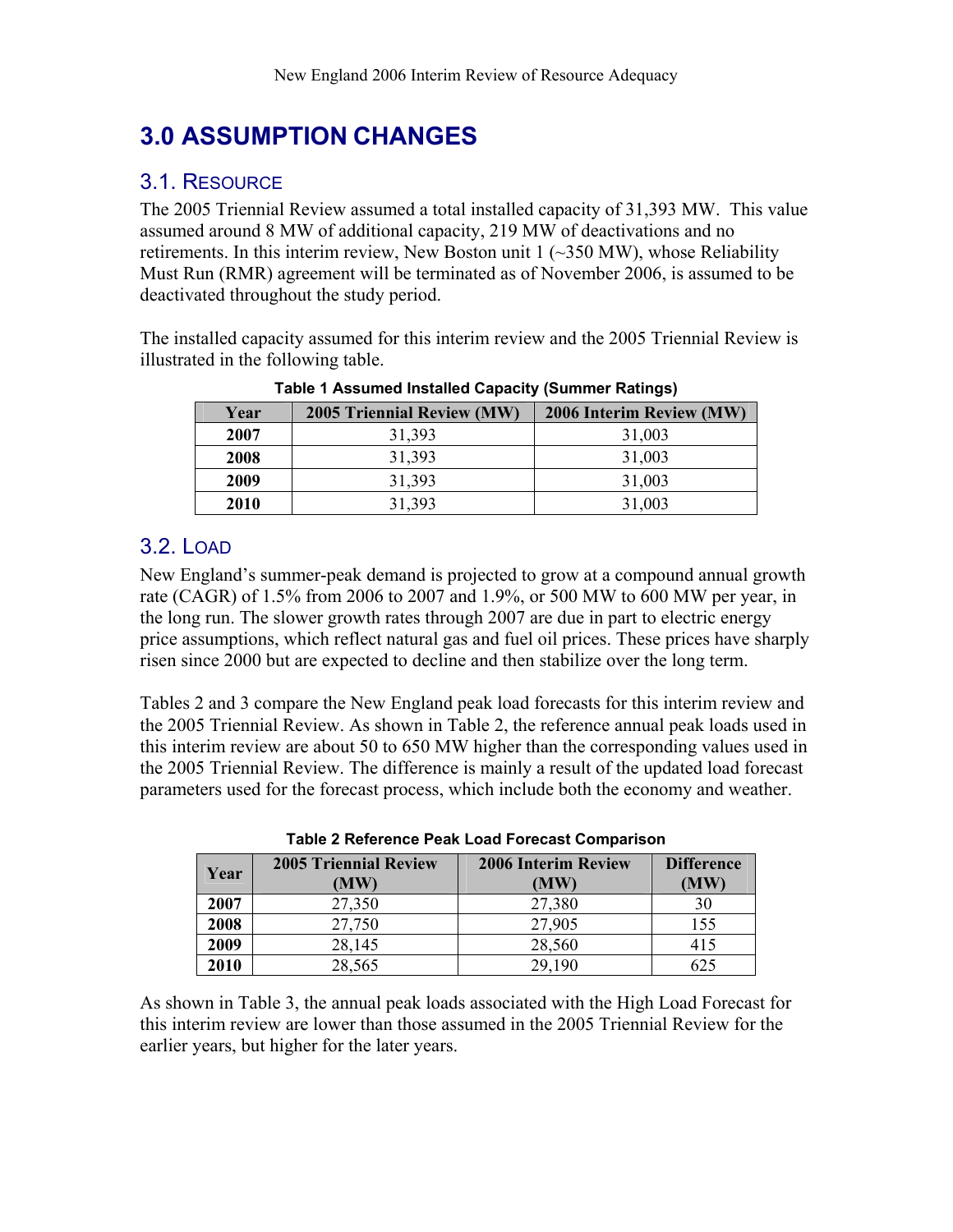New England 2006 Interim Review of Resource Adequacy

| Year | <b>2005 Triennial Review</b><br>(MW) | <b>2006 Interim Review</b><br>(MW) | <b>Difference</b><br>(MW) |
|------|--------------------------------------|------------------------------------|---------------------------|
| 2007 | 27,875                               | 27,579                             | $-296$                    |
| 2008 | 28,570                               | 28,513                             | $-57$                     |
| 2009 | 29,220                               | 29,418                             | 198                       |
| 2010 | 29,920                               | 30,327                             | 407                       |

**Table 3 High Load Forecast Comparison** 

### 3.3. INTERFACE LIMITS

The transmission system representation and interface limits for this interim review are consistent with New England's RSP06. In both this interim review and the 2005 Triennial Review, the Cross Sound Cable interconnection with New York was not modeled.

## 3.4. UNIT AVAILABILITY

Table 4 below compares the average EFORd (weighted by unit size) assumptions used in this interim review with those used for the 2005 Triennial Review.

| <b>Unit Type</b>      | <b>2005 Triennial Review</b><br>EFORd $(\% )$ | <b>2006 Interim Review</b><br>EFORd(%) |
|-----------------------|-----------------------------------------------|----------------------------------------|
| <b>Fossil</b>         | 6.71                                          | 6.79                                   |
| <b>Combined Cycle</b> | 6.03                                          | 6.10                                   |
| <b>Diesel</b>         | 5.56                                          | 8.40                                   |
| Jet                   | 7.09                                          | 8.46                                   |
| <b>Nuclear</b>        | 1.35                                          | 1.61                                   |
| Hydro                 | 3.80                                          | 3.42                                   |

**Table 4 Change In Unit EFORd Assumptions – Weighted Averages** 

## 3.5. FUEL SUPPLY DIVERSITY

New England continues to face critical reliability risks and exposure to high wholesale electric energy costs due to the region's heavy dependence on generation fired by natural gas and oil. RSP06 has identified short-term, near-term, and long-term risks related to unforeseen disruptions in the fuel-supply chain and the lack of fuel diversity in the region. These risks can be those caused by hurricanes and other natural disasters, the lack of vigilant coordination between natural gas and electricity-sector operations, and supplychain issues related to liquefied natural gas (LNG) imports and other supplies.

To reduce exposure to reliability and price risks associated with the use of natural gas as a primary fuel, a short-term action is to continue to enhance the coordination between electric power system and natural gas system operations. While significant progress has been made to improve system operations during the winter (when a heavy dependence on natural-gas-fired generation has been problematic) and to increase the region's dual-fuel capability, as the demand for electricity grows, additional dual-fuel capability will be needed. For the long term, the region must continue to decrease its reliance on natural gas, particularly during winter peak-load conditions. Since the region is likely to continue to depend on natural gas for a significant portion of its electricity, at least for the next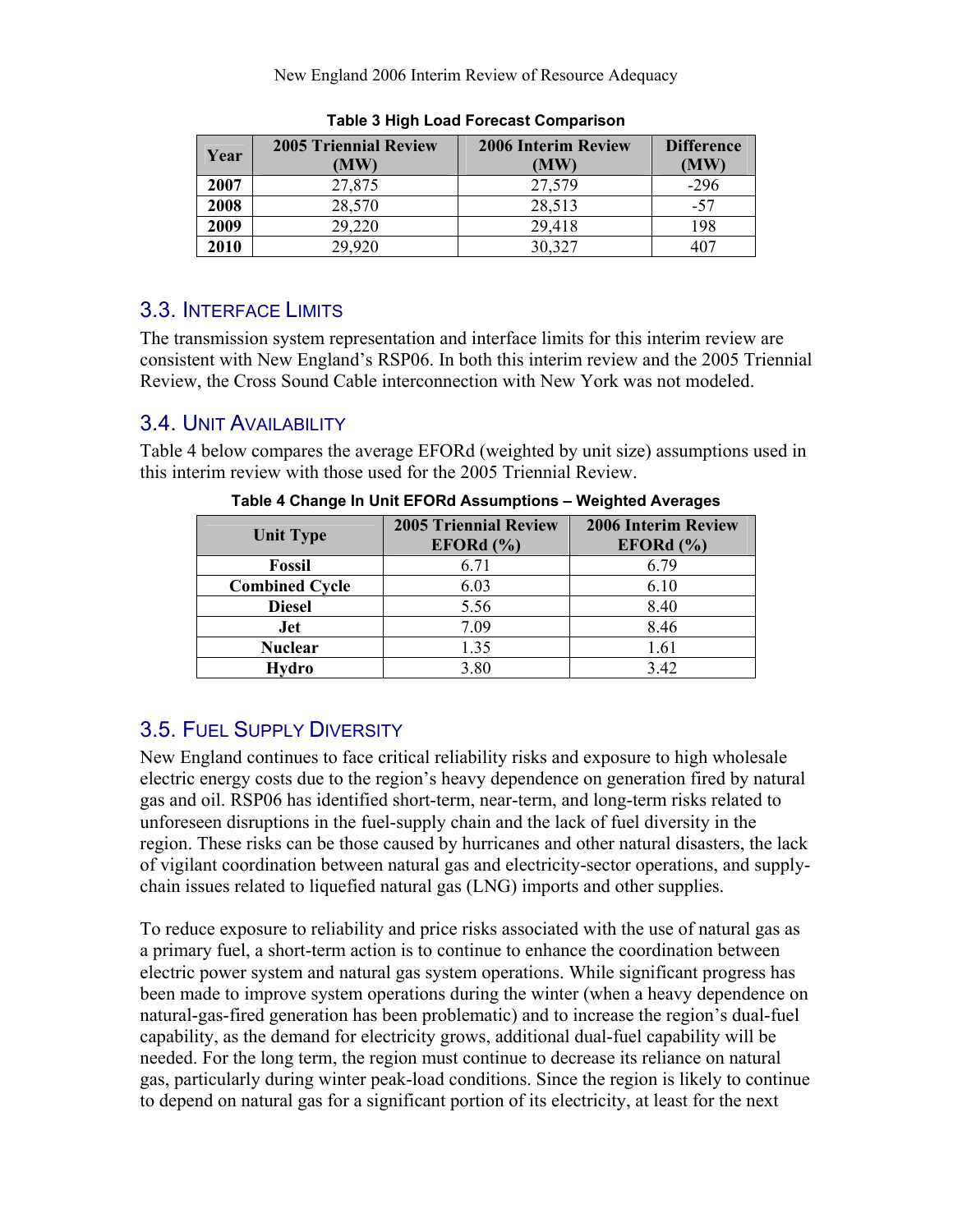several years, generating resources could procure firm natural gas contracts to improve the reliability of the fuel supply. Recent improvements in the electric energy markets should encourage the economic viability of these contracts. To further improve the regional fuel mix, the ISO, with all regional stakeholders, should encourage the addition of economic alternatives to using gas- and oil-fired generation. These alternatives include nuclear energy, renewable generation, such as wind and hydro imports, and new coal technologies.

New market incentives, such as those to be provided by the Forward Capacity Market, are designed to promote the availability of resources when most needed and improve the procurement of and contracting for fuel supplies and deliveries. These incentives should also increase the number of generators with dual-fuel generating capability. Environmental emissions regulations that require the use of low- or zero-emitting resources, are likely to stimulate the development of renewable energy sources and other alternatives, such as new coal and nuclear technologies, to improve the fuel-diversity situation. Over the long term, improving the region's natural gas infrastructure, especially by building new LNG import terminals and by siting major intrastate, interstate, and international natural gas pipelines, can also mitigate the risks

#### 3.6. NEW MARKET RULES

On June 16, 2006, FERC approved a Settlement Agreement creating a newly designed Forward Capacity Market (FCM) that will replace the current monthly Installed Capacity (ICAP) auctions. The FCM will establish competitive auctions for capacity resources to be held three years ahead of their anticipated need. The Forward Capacity Auction (FCA), which will be held annually, will be a descending clock auction. There are also annual reconfiguration auctions two years, one year, and just prior to the Commitment Period. All qualified capacity resources (existing, new, or imports) may bid into the auction. Capacity clearing in an FCA will be entitled to receive capacity payment. The first auction is expected to be held in the first quarter of 2008 for a commitment period beginning June 1, 2010. During the transition period from December 1, 2006 to May 30, 2010, the current UCAP products will be retained, and all listed ICAP resources will receive a monthly capacity payment based on a fixed payment rate that is adjusted annually:

| December 1, 2006 to May 31, 2007 | $$3.05/kW$ -month |
|----------------------------------|-------------------|
| June 1, 2007 to May 31, 2008     | $$3.05/kW$ -month |
| June 1, 2008 to May 31, 2009     | $$3.75/kW$ -month |
| June 1, 2009 to May 31, 2010     | $$4.10/kW$ -month |

Under the FCM, 100 percent of the Installed Capacity Requirement (ICR) needed to meet the once in 10 years resource adequacy criterion will be procured for the power year beginning three years later.

### 3.7. OTHERS

Other assumptions for these two reviews are consistent with each other, or the impacts on the reliability results are negligible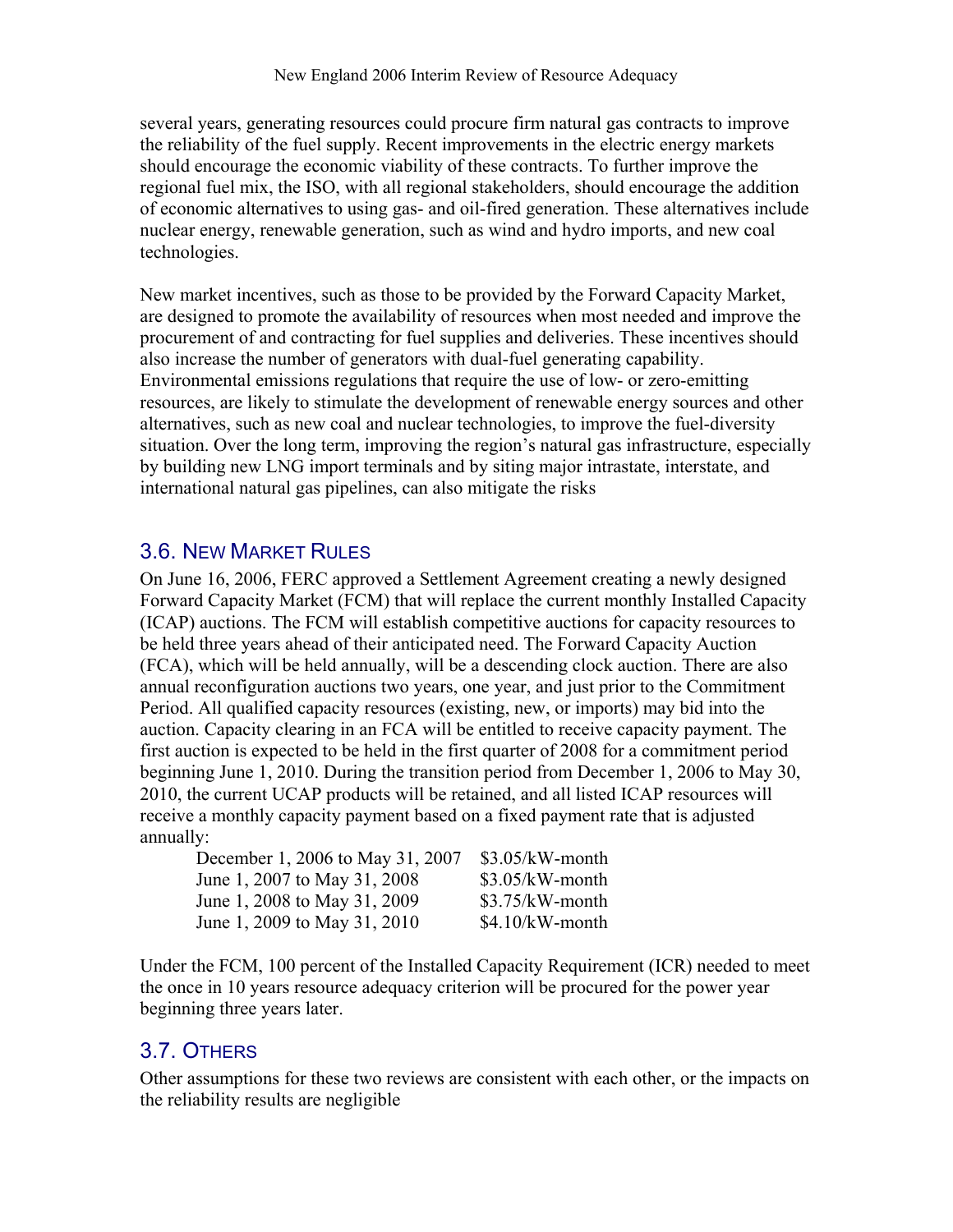# **4.0 RESULTS**

Tables 5 through 8 summarize the New England system Loss of Load Expectation (LOLE) results for the scenarios investigated in this interim review and compare them with the results from the 2005 Triennial Review. In the sensitivity cases of both reviews, the expected transmission upgrade projects are assumed to be delayed. The difference in the results of the two reviews can be attributed to the difference in assumptions used for each review as outlined previously.

| Year | <b>2005 Triennial Review</b><br>(Days/Year) | <b>2006 Interim Review</b><br>(Days/Year) |
|------|---------------------------------------------|-------------------------------------------|
| 2007 | 0.0276                                      | 0.0479                                    |
| 2008 | 0.0447                                      | 0.0818                                    |
| 2009 | 0.0976                                      | 0.1415                                    |
| 2010 | 0 1440                                      | 0 2 3 1 7                                 |

#### **Table 5 Base Case LOLE With Reference Load Forecast**

#### **Table 6 Sensitivity Case LOLE With Reference Load Forecast**

| Year | <b>2005 Triennial Review</b><br>(Days/Year) | <b>2006 Interim Review</b><br>(Days/Year) |
|------|---------------------------------------------|-------------------------------------------|
| 2007 | 0.0406                                      | 0.0832                                    |
| 2008 | 0.0598                                      | 0.1298                                    |
| 2009 | 0.1401                                      | 0.2068                                    |
| 2010 | 0.1996                                      | 0.3196                                    |

**Table 7 Base Case LOLE With High Load Forecast** 

| Year | <b>2005 Triennial Review</b><br>(Days/Year) | <b>2006 Interim Review</b><br>(Days/Year) |
|------|---------------------------------------------|-------------------------------------------|
| 2007 | 0.0499                                      | 0.0599                                    |
| 2008 | 0.0997                                      | 0.1385                                    |
| 2009 | 0.2378                                      | 0.2755                                    |
| 2010 | 0.3970                                      | 0.5164                                    |

#### **Table 8 Sensitivity Case LOLE With High Load Forecast**

| Year | <b>2005 Triennial Review</b><br>(Days/Year) | <b>2006 Interim Review</b><br>(Days/Year) |
|------|---------------------------------------------|-------------------------------------------|
| 2007 | 0.0684                                      | 0.1013                                    |
| 2008 | 0.1251                                      | 0.2084                                    |
| 2009 | 0.3181                                      | 0.3797                                    |
| 2010 | 0.5171                                      | 0.6673                                    |

The LOLE results indicate that additional capacity resources are needed in New England by 2009 to assure that the system meets its resource adequacy standard. Approximately 300 MW is needed by 2009, and 1000 MW by 2010. It is anticipated that under the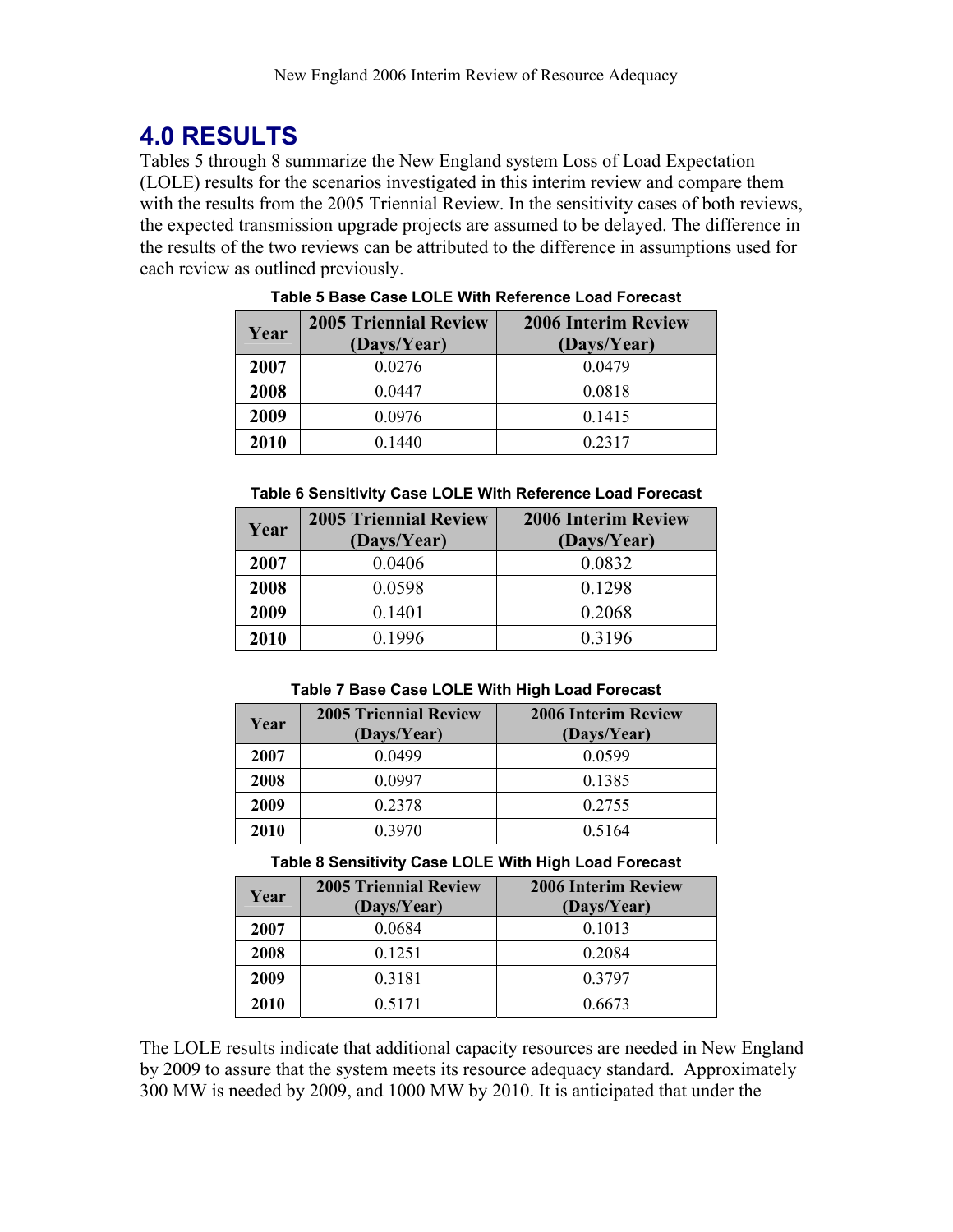New England 2006 Interim Review of Resource Adequacy

current capacity market setup, adequate supply resources will be available and procured in the New England capacity market to meet both NPCC and New England resource adequacy criteria.